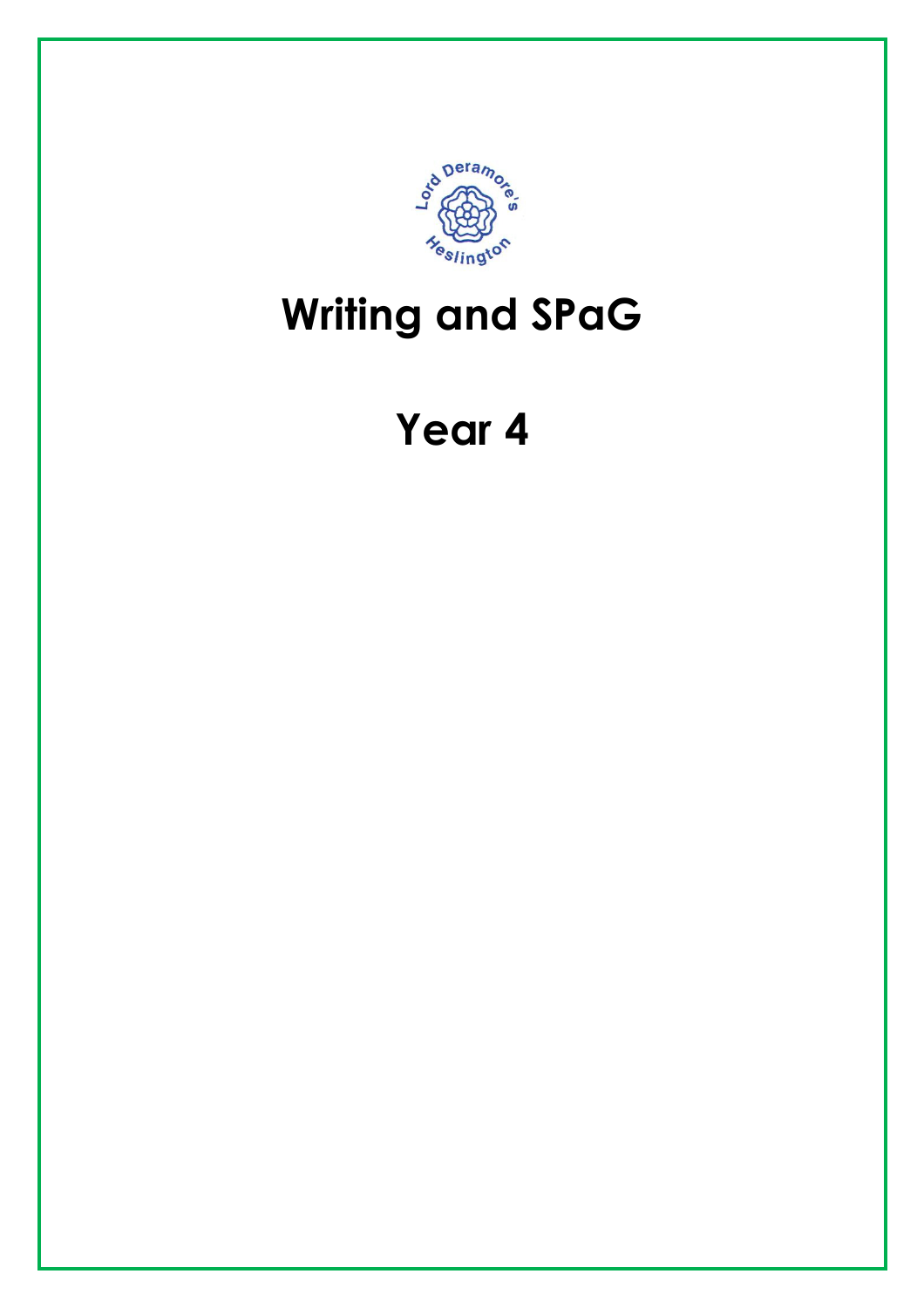## Year 4 - Writing

| $\underline{\mathsf{w}}$ | <b>Assessed</b>                         | <b>Examples</b>                                                 |
|--------------------------|-----------------------------------------|-----------------------------------------------------------------|
|                          | <b>Transcription</b>                    |                                                                 |
| $\mathbf{1}$             | Use further prefixes and suffixes       | ation, ous, ion, ian                                            |
| $\overline{2}$           | Spell words which are commonly          | Spell words from Year 4 word list                               |
|                          | misspelt                                |                                                                 |
| 3                        | Use apostrophes to show possession      | Plural s e.g. girls                                             |
|                          | with regular and irregular plural words | Possessives 's the girl's book                                  |
| $\overline{4}$           | Write simple sentences correctly from   |                                                                 |
|                          | dictation, that include words and       |                                                                 |
|                          | punctuation taught so far               |                                                                 |
| 5                        | Learn to spell more homophones          | accept and except<br>whose and who's                            |
|                          | Composition                             |                                                                 |
| 6                        | Plan writing using the structure,       |                                                                 |
|                          | vocabulary and grammar from other       |                                                                 |
|                          | books to help                           |                                                                 |
| $\overline{7}$           | Plan writing by discussing ideas and    |                                                                 |
|                          | rehearsing orally                       |                                                                 |
| 8                        | Draft writing by using different        |                                                                 |
|                          | sentence structures and saying          |                                                                 |
|                          | sentences out loud                      |                                                                 |
| 9                        | Build paragraphs around a theme         | Begin to open paragraphs                                        |
|                          |                                         | with topic sentences                                            |
| 10                       | Write stories with settings, character  |                                                                 |
|                          | and plot                                |                                                                 |
|                          |                                         |                                                                 |
| 11                       | Use effectively and cover the           |                                                                 |
|                          | following writing genres through the    |                                                                 |
|                          | year; Narrative                         |                                                                 |
|                          | Recount, Report, Persuasion,            |                                                                 |
|                          | Discussion, Instructions, Explanations  |                                                                 |
| 12                       | Try different sentence lengths to       | Charlie lifted his bag, opened the<br>gate and set off down the |
|                          | create particular effects.              | overgrown path.                                                 |
|                          |                                         | Use short sentences to show pace in                             |
|                          |                                         | the action                                                      |
|                          |                                         | Use three part sentences to show<br>action and pace.            |
|                          |                                         | Develop character and interaction                               |
|                          |                                         | with characters through description                             |
|                          |                                         | and dialogue<br>Re-order sentences when editing to              |
|                          |                                         | create specific effects.                                        |
|                          |                                         | Choose and find precise and effective                           |
|                          |                                         | vocabulary according to the purpose<br>or audience              |
|                          |                                         | Recognise when a simile may                                     |
|                          |                                         | generate more impact than a                                     |
|                          |                                         | metaphor and vice versa                                         |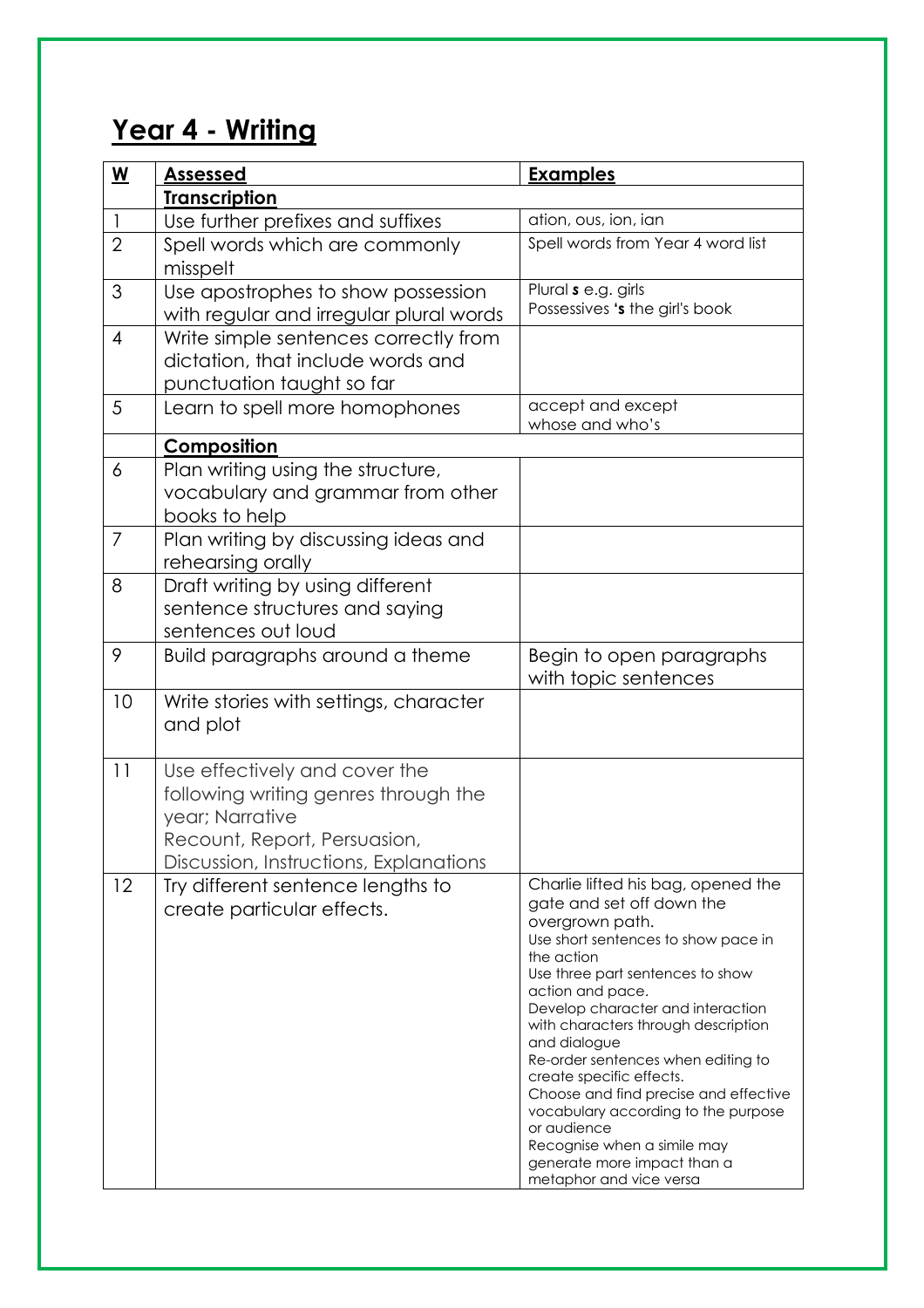|    | <b>Handwriting</b>                                                                 |                                                                                                                                                                                                                                                                                      |
|----|------------------------------------------------------------------------------------|--------------------------------------------------------------------------------------------------------------------------------------------------------------------------------------------------------------------------------------------------------------------------------------|
| 13 | Use the diagonal and horizontal<br>strokes that are needed to join letters         | Pupils should be using joined<br>handwriting throughout their<br>independent writing<br>Ensure that the down strokes of<br>letters are parallel and equal and<br>that lines of writing are spaced<br>sufficiently so that the ascenders<br>and descenders of letters do not<br>touch |
| 14 | Understand which letters, when next<br>to one another, are best left not<br>ioined |                                                                                                                                                                                                                                                                                      |
| 15 | Increase the legibility, consistency<br>and quality of their handwriting,          |                                                                                                                                                                                                                                                                                      |